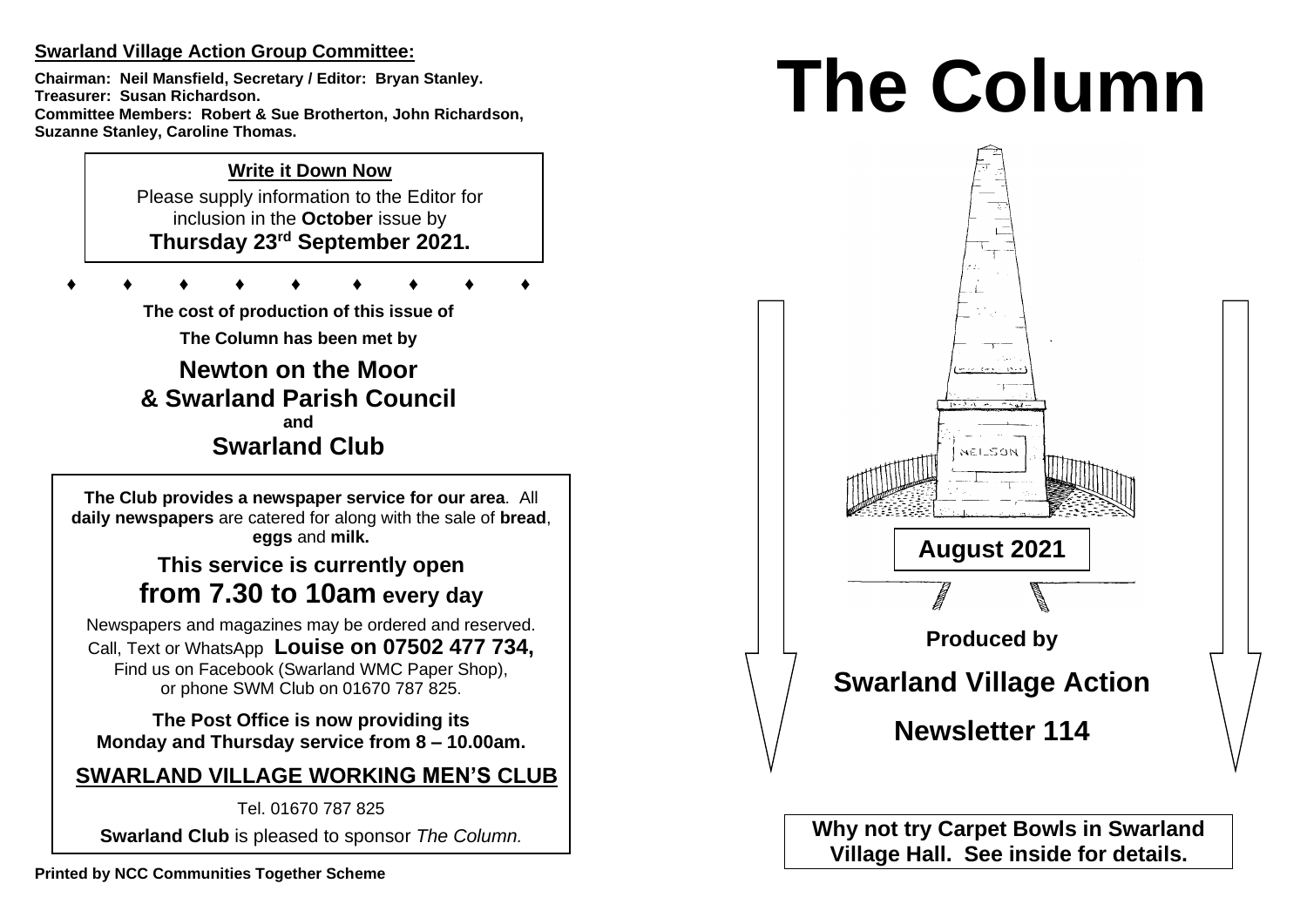Welcome to your latest issue of The Column and if you're new to the area, a special welcome to you**. To include something, however small, in the October issue, please supply it for inclusion by Thursday 23 rd September. Send it to: The Editor, Bryan Stanley, on 01670 787 916 or by email at maxitoby1@gmail.com .**

Even with the eased Covid-19 situation, we are still using the NCC Communities Together Scheme to print it for us. Thanks to Ruth Armstrong for organising this again.

#### **Mobile Library Dates**

The NCC mobile library comes to our parish on some Wednesdays. It stops in **Swarland opposite The Square from 10.00 - 11.00am** and **Newton on the Moor from 11.10 - 11.30am.** If you miss either of these it's also in **Guyzance from 11.40am – 12.00 and Old Felton from 12.15 – 12.35pm.**  The next visits in our area are on **18th August, 15th September and 13th October**.

Most Libraries are now open for the 'select & collect' service and there are 'doorstep deliveries' for some customers. You may also wish to use NCC's Digital Library Services which are available 24/7.

You can check NCC's website for further library information at **northumberland.spydus.co.uk/cgi-bin/spydus.exe/msgtrn/wpac/home .**

### **Support for Newton on the Moor and Swarland Residents**

Most Covid restrictions were lifted on 19<sup>th</sup> July, but after 7 days of falling cases, these are rising again as expected with the relaxation of lockdown.

It is very important for everyone to get their jabs and to exercise caution.

Support is still available from the 45 residents in the Parish who volunteered to help out their neighbours in the Parish during the Coronavirus Emergency. In our Parish, we have a population of well over 900, in around 440 houses, and many residents are elderly and / or living alone. Volunteers are there to help you if you are vulnerable through ill health or age, and don't have anyone else to help you. The sort of support we can provide is as follows;

- Daily phone calls to check you are well and not needing help.
- Phone calls for a chat.
- Collection of prescriptions.
- Collection / delivery of food.

If you need help, email **janandersonpc@gmail.com** or telephone **07775 060 430** during office hours preferably. The PC's website is being revised frequently with information relating to services available in our parish: **http://newtononthemoorandswarlandparishcouncil.org.uk/ .** 

NCC has a very useful page of information including a daily update of infections in each ward: at **northumberland.gov.uk** .

## **Neighbourhood Watch Update – July 2021**

#### **Swarland / Newton on the Moor:**

We have only received one piece of information from the police regarding criminal activity in our immediate area.

**Monday 20th July 2021:** Suspicious persons in Newton on the Moor and Longframlington. Males in the above areas were selling items door-to-door, stating that they were on a rehabilitation / probation scheme from Middlesborough. Please be aware that no such scheme exists and you should always be cautious if purchasing items from doorto-door sellers. Please make neighbours and relatives aware of the above and always to be careful about answering the door to unknown persons and purchasing goods as they may not always be of marketable quality.

**If residents have information on any crime, please report this via the following numbers: Emergency issues 999, non emergency issues Tel. 101. To contact Rothbury Police, phone 101 ext 61353, e-mail alnwick.npt.northumbria.pnn.police.uk , or call in at the office in the Coquetdale Centre, Church Street, Rothbury. If the office is unattended, please use the yellow phone on the wall and an officer will be able to assist with your enquiry.** 

> *NW Co-ordinator, Harold Hinchliffe, 2 Nile Drive, Swarland. Tel.01670 783 669 or Mob.07713 097 250*

**♦ ♦ ♦ ♦ ♦ ♦ ♦ ♦ ♦**

**Deadline for items for the October issue of The Column: Thursday 23 rd September 2021.**

## **Recycling, Wants & For Sale Corner**

Why not recycle your unwanted items through The Column? Recipients of free items can make a donation towards this newsletter's running costs. Items for sale? – If successful, the seller can make a similar donation.

#### **Domestic help** required with the possibility of childcare. **2 days a week**.

Help with laundry, cleaning, cooking and possible childcare.

If of interest, please call Simon on **07469 773 505** for more details. 20 Old Park Road, Swarland.

**♦ ♦ ♦ ♦ ♦ ♦ ♦ ♦ ♦**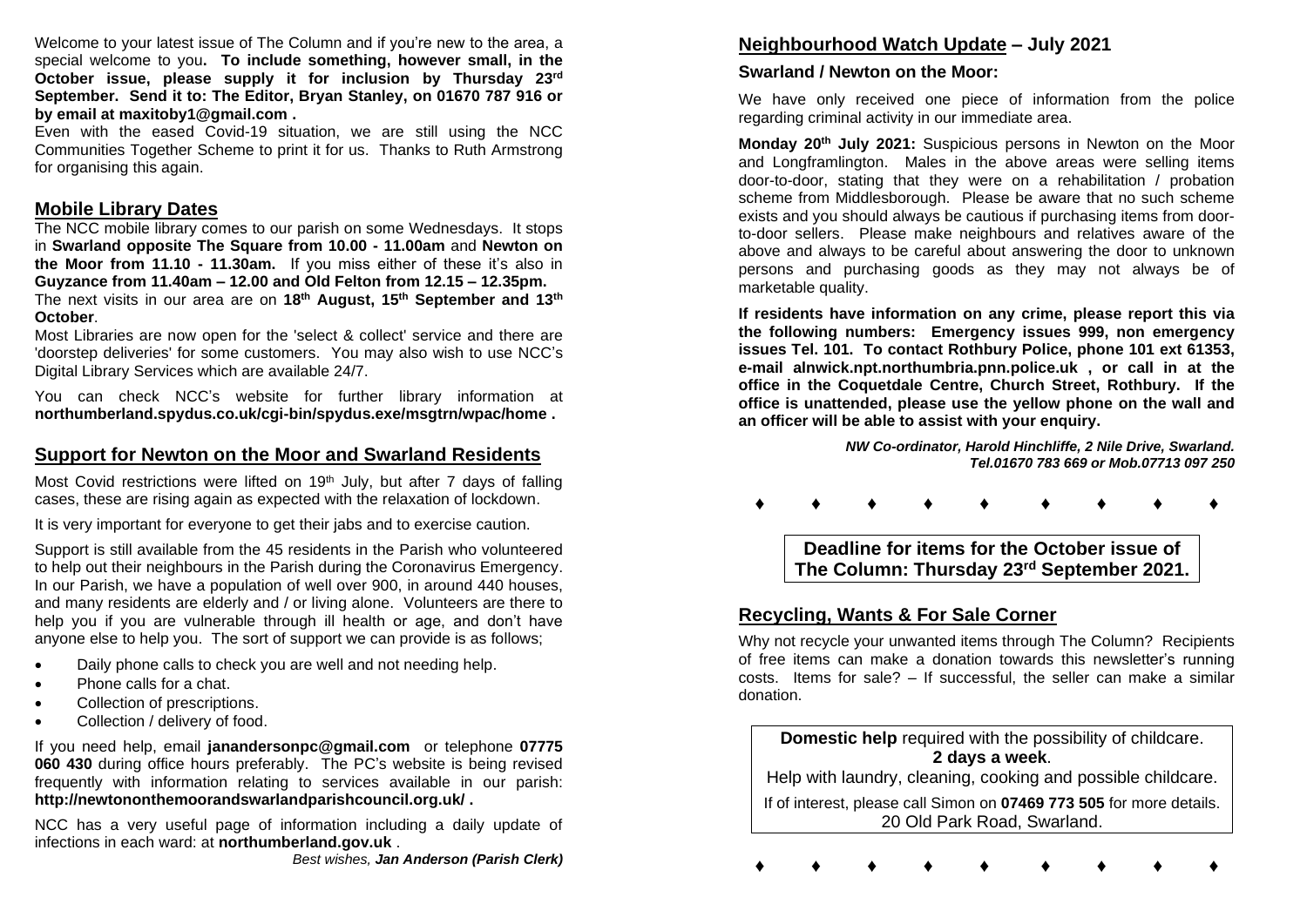## **Swarland Village Hall**

The Hall, which is run as a community facility is available for hire, bearing in mind that everyone must still follow any remaining Government Covid-19 restrictions. The majority of activities can now be booked but some regular activities are taking place outside or will not recommence until the autumn. Please support this local facility.

If you wish to check on whether you can book the Hall for a future event, please contact Bryan Stanley (contact details elsewhere) or Steve Woolfrey (**stevewoolfrey.PC@outlook.com** or 01670 787 883).

**Archery Practice:** indoor sessions at **7pm on Monday evenings – starting in the autumn. T**he Club can supply all equipment. For details contact **Steve** on **Family.Woolfrey@outlook.com or 01670 787 883.** 

**Karate Classes** on **Tuesdays 5.30 - 8.30pm.** Contact **Ashleigh Davidson** on **07947 694 014** or **07930 838 872.** 

**Qi Gong (Chinese Energy Exercise) Class on Wednesdays 10 – 11 and 11.15 – 12.15 – starting in September.** Waiting lists are currently full – for details contact Anne Raine on **07934 425 844**.

**Swarland Craft Group meets on Wednesdays, 1.30 – 3.30pm, hopefully re-starting** on **22nd September,** as long as everything goes to plan. **New members always welcome.** For details ring **Margaret** on **01670 787 705.** 

**Swarland Carpet Bowls** on **Thursday evenings from 7pm,** hopefully restarting soon. New members are always welcome. If you would like to give it a try, contact **Malcolm or Joan Nesbit** on **01670 783 140.** 

**Pilates Classes** on **Thursdays 9.30-10.30am.** To join in contact **sandyturnbull6@gmail.com .** Possible Monday class soon as well.

**Tribe-Zuza dance** sessions 11.15 – 12.15 on Tuesdays. For further details contact Angela on **01670 787 223.** 

## **We're open again – come along for coffee on 14th August**

**The Jubilee Hall, Newton on the Moor** will be opening its doors again after many months, to welcome friends and visitors to the first Coffee Morning since March 2020 on **Saturday 14th August from 10.00 – noon.**

There will be a range of cakes, including Jen's wonderful scones, good coffee and lively chat. We shall not be able to take orders in advance for cakes but there will be plenty for you to purchase on the day to take away.

We look forward very much to welcoming you again – perhaps outside on the terrace if the weather is kind to us.

*Alison Gallico*

**Deadline for items for the October issue of The Column: Thursday 23 rd September 2021.**

# **NotM & Swarland Parish Council - July 2021**

In order to continue with Covid-safe practices, we have continued to hold consultative video calls for all councillors and the public, with any relevant decisions being subsequently confirmed by the authority delegated to the Chairman or Clerk. These will continue to be advertised and minuted.

#### **Planning matters**

NCC compiled its draft Northumberland Local Plan in 2019, and the independent examination by a government inspector has included various public hearings during 2019 and 2020. These have resulted in a number of proposed 'Main Modifications', over which the County Council has conducted further consultations, from late June to early August. Although these run to 281 pages, we have focused on just two issues: the 'strength' of the settlement boundaries; and the protection of cherished landscapes. In our response to NCC, we emphasised our support for the concept and the designated boundaries for Swarland and for Newton, but we felt these could be undermined by other policies which potentially allow a range of developments to happen in 'open countryside', including immediately outside the settlement. We have therefore called for some 'clear blue water', to provide a degree of separation between, for example, a village and a holiday park.

Our response regarding landscapes asks NCC to re-introduce policies based on designated 'landscape value', of the sort which were included within the old Alnwick and Castle Morpeth plans, and which used the recognised methodology of the landscape architects' professional body. This would give some additional protection when, for example, tall telecom masts and windfarms are being planned.

#### **Transport improvements and road safety**

Last Summer, we invited residents to suggest highway improvements in the parish, three of which can be put forward to NCC for possible inclusion in the following year's Local Transport Plan. In July, we received feedback on our priorities, and also an invitation to request schemes for next year. We are therefore, as before, asking local residents for their ideas: please first check on our website for the eligibility criteria, and email our Clerk, Jan, by the deadline of **Monday 13th September.**

We heard recently that all three of the priorities which we submitted last autumn have been dismissed, in our view quite cursorily. (1) We asked NCC to show some leadership in solving the problems of the extensive unadopted road network in Swarland. The Highways people have batted this across to the Planners: a case of 'pass-the-parcel', which we will be taking up with the chief planning officer. (2) We asked for a length of pavement to be installed along the lower section of Leamington Lane, where pedestrians have to rub shoulders with 60mph vehicles. NCC says: 'Given the distance involved, a footway is likely to be beyond the scope of the LTP programme'.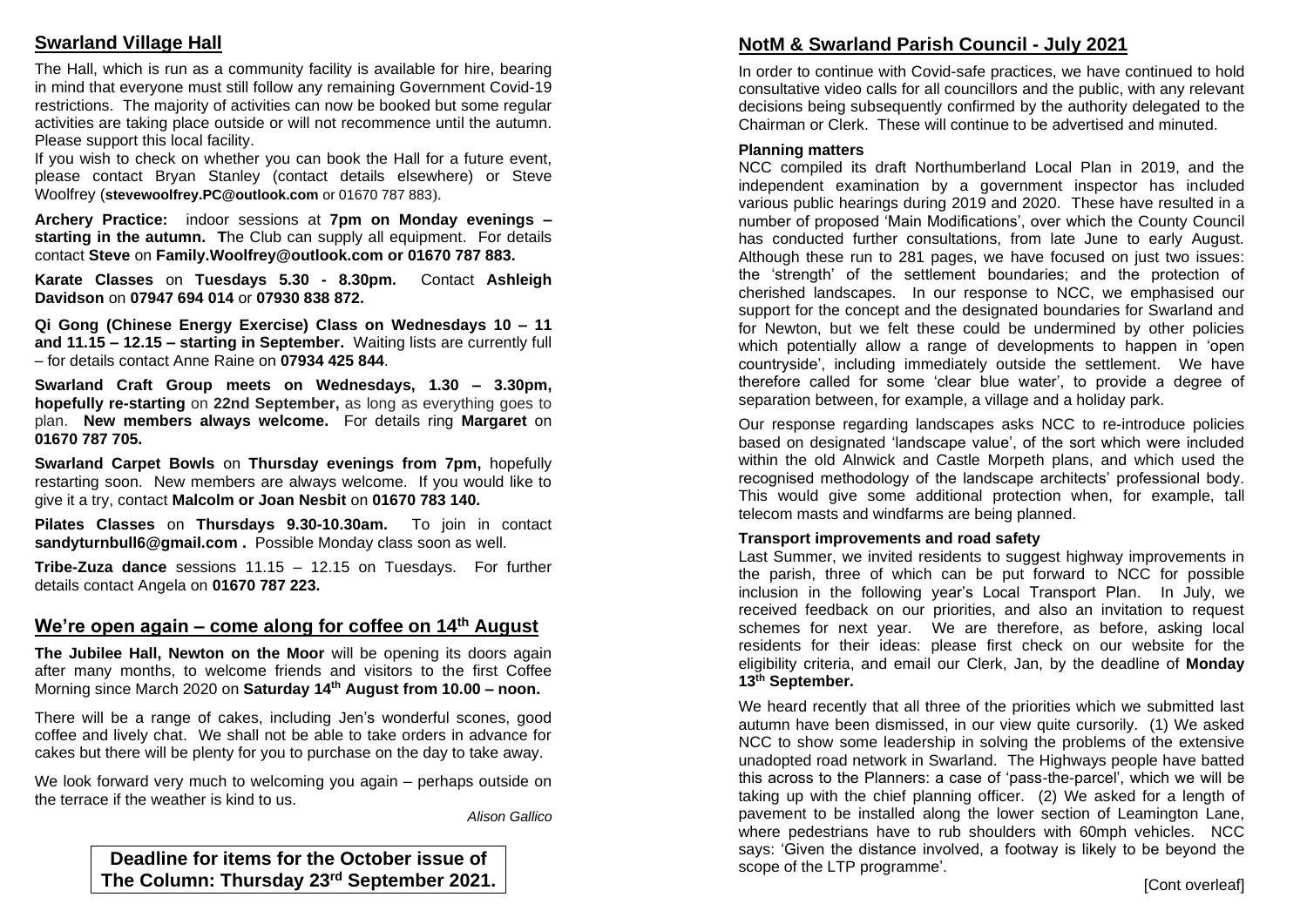#### **[cont]**

(3) We asked NCC to work with Highways England and Arriva buses to explore possible bus stops on the A1 very close to Newton, where the public bridleway crosses the dual carriageway. We considered this safer than the current 2km walking route along the 40 and 60 mph NCC road, together with the horrific crossing of the 90mph(!) staggered crossroads at Hampeth. NCC's response: 'Measures on the A1 are outside the scope of the LTP programme'. We intend to pursue proposals 2 and 3 further, initially with NCC's public transport people.

**PC Clerk, Jan Anderson** *janandersonpc@gmail.com* **or 07775 060 430. PC website: newtononthemoorandswarlandparishcouncil.org.uk .** 

#### **Swarland Rainbows and Brownies are to start in September**

Girlguiding is the leading organisation for girls and young women in the UK. We support them to develop their potential and make a difference to the world. Give your daughter the chance to have great experiences and reach her full potential.

From trying amazing new activities and adventures to building body confidence, from learning to lead to making new friends. Girlguiding opens up a world of opportunities for girls and develops invaluable skills for school and beyond.

Girlguiding may be more than 100 years old, but what we offer is right up-todate. Today our girls still camp and cook, but they also campaign, try science experiments, write plays, learn circus skills …. the list goes on.

Led by trained volunteers, we will meet once a week during term time. The girls will work towards badges in a huge range of areas, in teams and on their own initiative.

We are for girls only, and every girl is welcome. Girls aged 5-7 for Rainbows, 7–10-year-olds for Brownies. If any older girls are interested in being part of a unit (Guides and Rangers) or helping at Rainbows and Brownies in Swarland, please get in touch.

We are to start on Wednesday  $15<sup>th</sup>$  September at Swarland First School from 4.15pm until 5.15pm for Rainbows and 4.15pm to 5.45pm for Brownies. The subs for each term will be £30.00. To register your daughter's interest, please use the following link. When you select a unit, please choose 1st Swarland Rainbows or Brownies so we will receive your enquiry at **https://www.girlguiding.org.uk/joinus/ .**

If you have any questions, then please get in touch at **swarlandrainbows@gmail.com** or **swarlandbrownies@gmail.com .** 

Thanks, Megan Kelly at 07714 481 088

**♦ ♦ ♦ ♦ ♦ ♦ ♦ ♦ ♦**

#### **The Great North Run (12th September 2021).**

Postie Pete, (Swarland's Postman) has entered the run again this year. I'm happy to say the event appears to be going ahead this year, although the route has been slightly altered to be Covid safe.

Thank you to everyone who has supported me in previous years. This year I'm running on behalf of SightSavers charity.

Every year millions of children and adults around the world are going blind from eye conditions and painful diseases that are easy to prevent or cure and relatively inexpensive.

So, if you'd like to sponsor me, I'd like to run and together we can do something special to improve the lives of others and give them something that we take for granted - Sight.

Please either see me in person, call me on 07739 315 050 or use my just giving page - **www.justgiving.com/fundraising/peter-oakes3** . A very big **Thank You** from me. Pete

#### **Lower Coquetdale Red Squirrels**



We'd like to start by thanking everyone that bought a feeder. Your support is really appreciated; anyone still interested in a feeder for themselves or sponsoring a feeder please get in touch.

Ted has been moving around the woods and there have been regular sightings of him looking very healthy. Please keep an eye out for sightings of kits (baby squirrels) in the woods, so that we can find out if our population is breeding.

If you would like to meet some of our team and learn more about Red Squirrels, we will be at Feltonbury on Saturday the 14th August.

Thanks to everyone that has reported sightings, they are really valuable for our ongoing conservation work. If you would like to get in touch, please email us at **sighting@lcreds.org.uk** .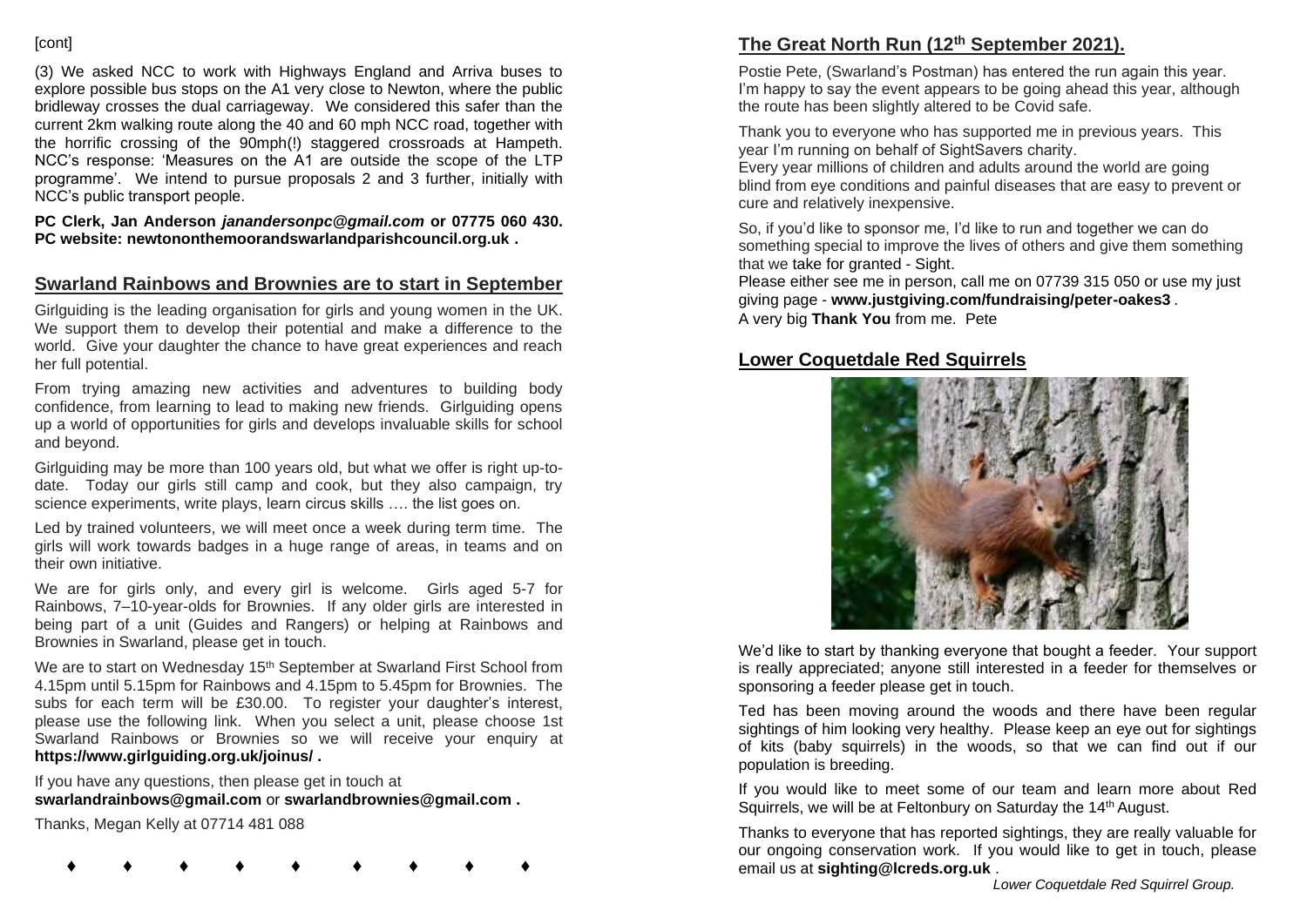#### **Swarland and Newton on the Moor Local Heritage Group**

After a successful but challenging 2020-21 season that took place over Zoom, we are looking forward to the start of our new 2021-22 season.

The season will start on **Tuesday 14th September 2021 at 7.30,** when we will be returning to the Village Club. We begin with a talk by **Peter Carter** on the **'White Cannons of Alnwick'**. Who were the White Cannons? What is the history surrounding Alnwick Abbey? Join us to find out more. Peter is a local author who has extensively researched the subject and published a book on this topic.

We look forward to seeing existing members and welcoming new members. For further information please email: **swarlandmlhg@gmail.com** or visit our Facebook page 'Swarland Moor Local Heritage Group'.

*Lesley Selfe*

#### **Vyner Park News - May**

Since my report in May, Vyner Park has been transformed thanks to the work of a dedicated group of volunteers. I cannot thank them enough. People have literally spent days working to create a recreational area that is undoubtedly the envy of many much larger parishes. The tennis courts and Multi-Use Games Area (MUGA) have been cleaned, the Tarmac surfaces stabilised and remarked. In addition, we have bought new tennis posts and nets, refurbished the benches, fixed much of the wire fencing, installed basketball posts and even marked out a netball court. The bowling green has been cleaned, additional bowls and associated equipment purchased, as well as benches purchased for waiting players. Three outdoor gym exercise machines have been installed next to the tennis courts – you can now exercise while experiencing an uninterrupted view to the coast.

At present we are running a 'first come, first served' system for use of the facilities, but if demand increases, we may have to consider some sort of booking system. All we ask is for users to make a donation towards the upkeep of the facilities – Nelson's has a donation box and donation boxes have also been placed around the area. Our facilities cost money to maintain so please donate if you use the facility. The more money we are able to raise then the more we can do for the community.

Whilst we have made a lot of progress in the last few months, there is still much to do. If you would like to help with future projects, please get in touch – there's always something to do!

My personal thanks go to all those who helped and volunteered - without you we wouldn't have done it. Thank you! Get involved!

*Steve Woolfrey, Chairman of the Management Committee for Vyner Park Charity 01670 787 883 | steve.woolfrey@outlook.com*

**Deadline for items for the October issue of The Column: Thursday 23 rd September 2021.**

# **Percy Wood Caravan Park (planning application 19/01687/FUL)**

Although a decision about the above application by Harrison Leisure will now not be made until November 2021, local residents are still working on objections to site up to 60 caravans on the current driving range.

In a meeting between Billy Harrison and Suzanne Stanley in May (The Column No.113), Billy stated that a barrier would be put up to stop vehicle access to and from the caravan park via Coast View down the track behind the Springwood. Following a subsequent discussion between Billy and Forestry England in June, there are now two temporary wooden barriers on the track (courtesy of Forestry England). Golf buggies and golf club maintenance vehicles can still use the track as there is space for them to drive round the barriers on the grass, this has now stopped the constant flow of cars/vans to and from the main park. We understand that Billy is to source signage by Harrison Leisure as a more permanent measure.

There are still issues with Percy Wood's postcode, many cars end up driving up Coast View and into the Springwood or the Bari Bar car park to find the main caravan park, particularly those using a satnav. In July, a resident contacted NCC Highways about this, as more than 20 vehicles "got lost" over a few days but was told nothing could be done as the old Clubhouse has the same postcode as the caravan park, but this cannot be changed.

In May/June, the Percy Wood site was visited by the NCC Planning Enforcement Officer and the Tree Protection Officer, as a resident had provided information about possible damage to protected trees near the driving range as piles of debris (soil, tree branches, stones) had been dumped against the trees. Instructions were given for its removal by NCC, though much of the debris is now in the car park near Bari Bar – there are still ongoing issues with some of the trees with TPOs.

Despite many emails to NCC, problems with blocked drainage trenches adjacent to Chesterwell are causing issues to residents – it is feared that this situation will get much worse if this development is allowed. A site visit was done by NCC but without the knowledge of residents – the problematic trenches were not visited, so this is an ongoing issue.

It has been pointed out by a resident that there are Great Crested Newts on the planning application site and, although an alternative relocation site has been identified, it is not deemed suitable for the species. This is just one of the many ecological issues raised by residents and local groups.

In June, the Northumberland Local Plan was put out for consultation on its proposed main modifications – the Parish Council will be following this up. A resident was also invited to give feedback, in which he points out that the definition of Swarland as a "Service Village" is incorrect as it does not fit the definition criteria plus the fact there is no planning definition re caravan sites in general in the Plan. The updated Northumberland Local Plan is an important document as some aspects of this planning application do not comply with the policies in the Plan. Watch this space!

In June Jackie was invited to attend the Zoom Parish Council meeting and was able to ask for advice about future objection pathways for residents – Steve Woolfrey provided some useful action points for follow up.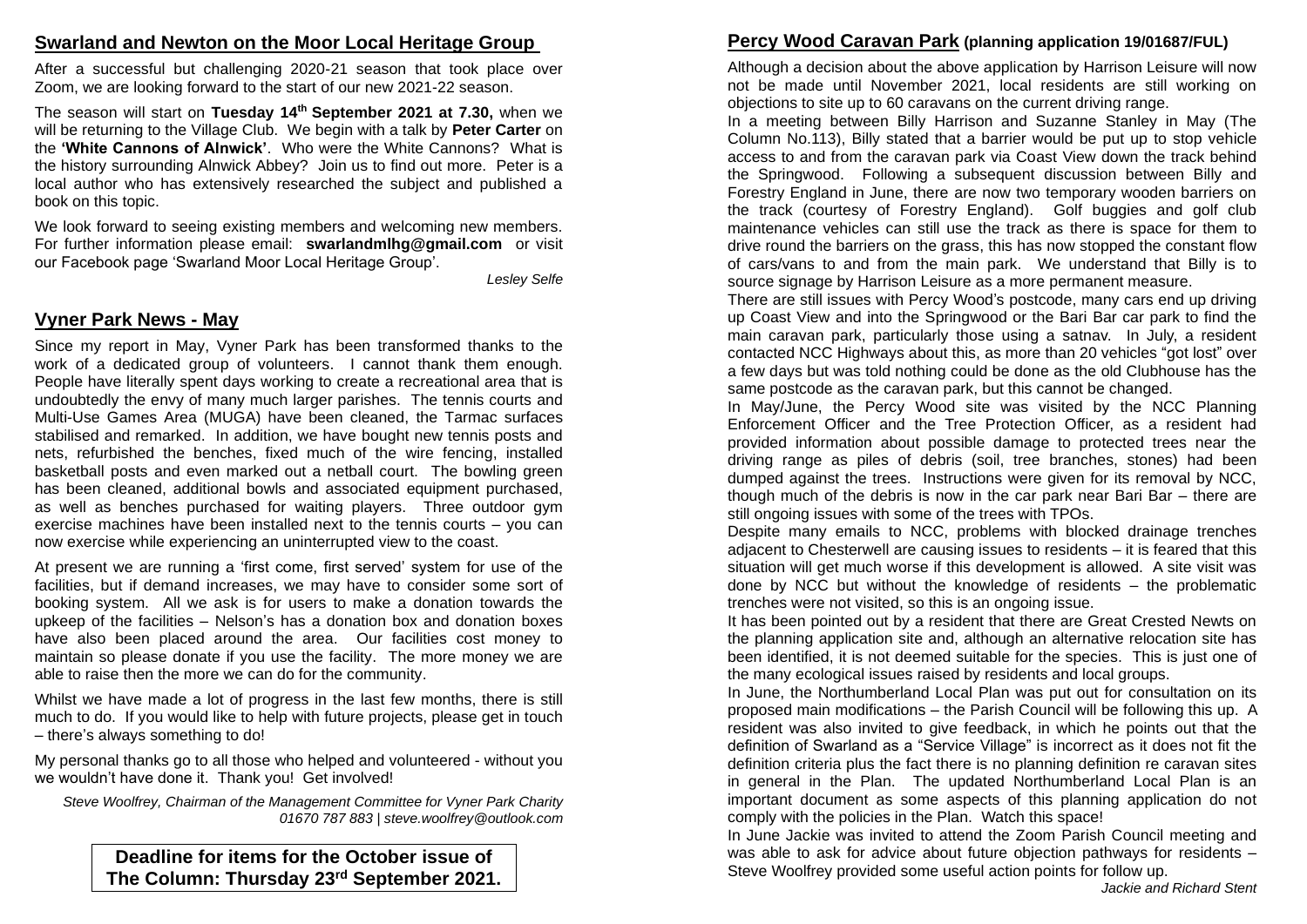## **Felton Surgery Patient Participation Group (PPG)**

#### **Felton Surgery Patient Participation Group (PPG)**

Meetings of the PPG were held in May and June. At both meetings Dr Lees reported that there has been no substantial change in respect of the plans for the new surgery building; the matter is still with the developer and the Parish Council. In June a letter was sent to all patients setting out the situation and Dr Waite responded to questions at two Zoom Healthwatch engagement sessions. The merger between Widdrington and Felton is out for consultation; it will be a merger of two services with two buildings, one on each site.

Concerns were raised about the situation if the lease on the current surgery should expire before the new building is ready. The plan is to continue the service from the present building but patients will be told the options should that not be feasible.

Plans for the new surgery include a bigger dispensary with two counters, more clinical rooms to accommodate clinicians, nurses and trainees and better facilities for support staff.

Dr Lees reported that every eligible patient has been offered two Covid jabs and by the end of July 90% will have received two doses. Not all have taken up the offer; the Amble clinic will close at the end of July but unvaccinated patients are urged to book as soon as possible through the national service or go to a walk-in clinic. There is no information on Covid vaccinations for school age children, nor on a Covid booster programme for the Autumn.

Flu vaccines will be available from the end of the summer for those over 50 and for vulnerable patients. All other vaccinations and smear tests continue as normal; patients who fear they have missed a routine test or vaccination, should contact the surgery.

Two new dispensary staff will join the Felton surgery shortly and a new receptionist will join the team in due course.

The practice is keen that the whole catchment area should be represented on the PPG. Patients from Shilbottle, Longframlington, Longhorsley and other smaller villages should contact the surgery if they would like to take part in this consultation exercise. At present the monthly meetings are on line but face-to-face meetings will resume as soon as possible.

Contact the practice by phone on **01670 787 353** or visit its website for further information at **www.feltonsurgery.nhs.uk** .

*Alison Gallico, PPG Secretary*

**Deadline for items for the October issue of The Column: Thursday 23 rd September 2021.**

## **To the Woods!**

Forestry England's Alex McClennan walked Swarland Wood with us on Friday  $30<sup>th</sup>$  July (in torrential rain as it happens) to discuss FE's approach to our local woodland. The main message is: use the woods for walking, running, cycling and horse riding – but remember that it is FE property, and it is illegal to cut any part of a tree down, or to alter the terrain in any way. The jumps created for cyclists are not FE's work, and are not part of a recognised and managed cycle trail. We were concerned to notice for example that one jump is made from earth and rotten timber. And whoever made that jump did so by digging soil out of the middle of the footpath, leaving a shallow pit which could be a hazard for runners or horse riders. Alex acknowledged that one bridge connecting the woodland to the main path had been removed in error. It is to be replaced with a sturdier one that meets full FE standards. This wood is no longer managed for its commercial value: it is an amenity woodland.

FE is looking forward to working more closely with as many members of the community as possible to enhance the woodland, whilst keeping it as natural as possible. We'll publicise the next step in The Column and on the Swarland Residents Facebook page.

*Bryan & Suzanne Stanley (wearing our old Swarland Woods Amenity Group hats)*

## **Swarland Carpet Bowls Club**

An informal meeting will be held in **Swarland Village Hal**l on **Thursday 12th August at 7.00 pm.** Good ventilation and social distancing will be adhered to and the wearing of masks will be a preference.

All past, present and any new members will be welcome. The main purpose of the meeting will be to see if there will be sufficient members interested in keeping the Club viable in the coming indoor bowling season, which normally runs from September to April.

We hope to see a good turnout, however if you are unable to attend but are interested in joining or re-joining, please contact Malcolm or Joan on **01670 783 140.** 

## **Coquet Concert Band**

The Coquet Concert Band was formed in September 2019 and over the following few months, grew to a membership of approximately 30 players. We are currently rehearsing again in Swarland Village Hall.

We are looking for players of all concert / wind band instruments (woodwind, brass and percussion), who are of Grade 5 standard or above, to join us. We have a re-scheduled "Proms" concert planned in October. If you would like to find out more, please contact us at **coquetconcertband@gmail.com** .